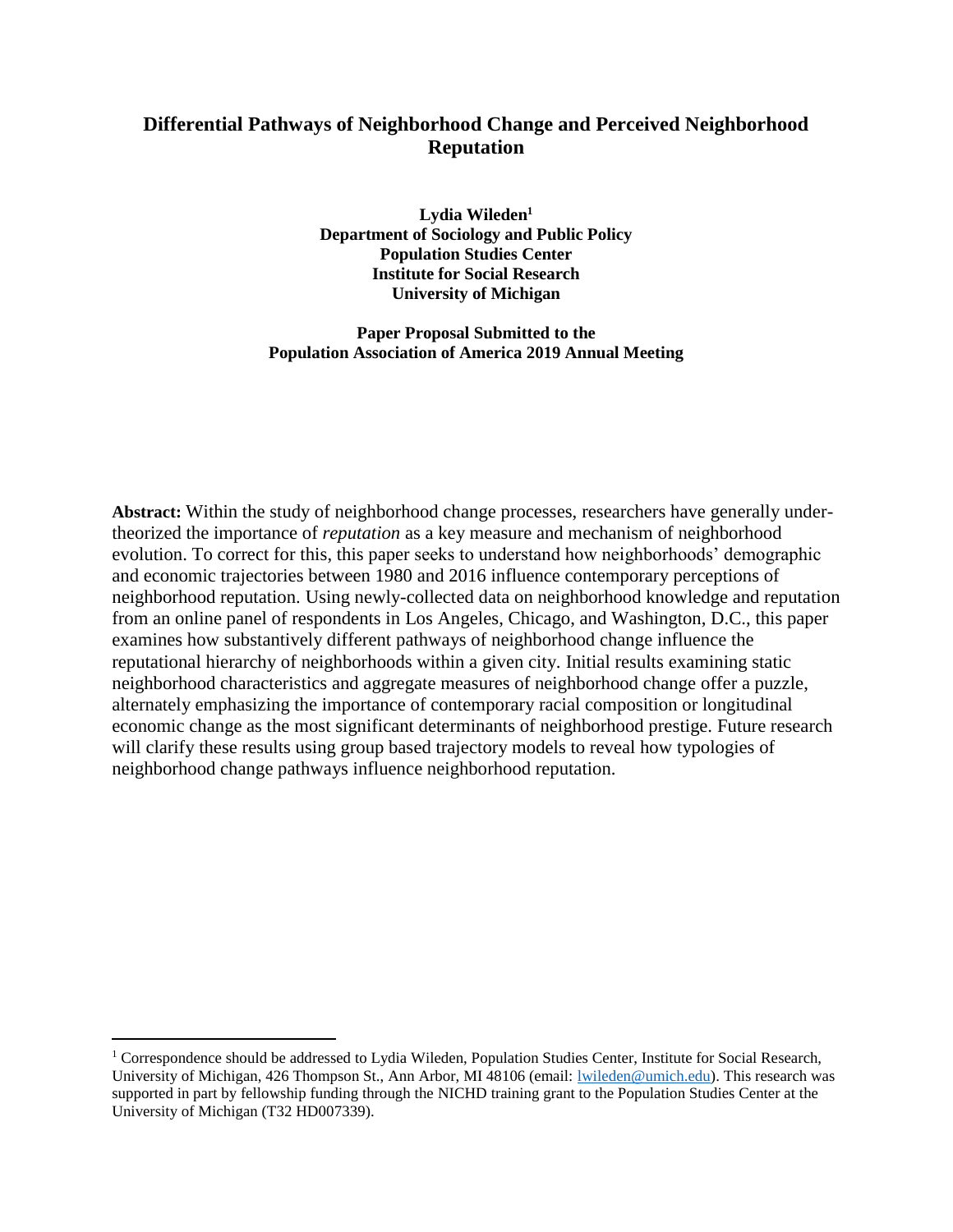## **I. Introduction**

The processes driving neighborhood change have been of persistent interest to social scientists for decades. While researchers have developed many theories of how neighborhoods change over time – from ecological models of invasion-succession<sup>i</sup> to models of residential preference and neighborhood selection<sup>ii</sup> – much of this work has relied on hypothetical neighborhoods, rather than real urban contexts, or made implausible assumptions about how people experience and perceive urban spaces to draw conclusions. Additionally, these models generally ignore the ways in which a place's status elevates or declines over time – and how status shifts may draw resources and people. As a result of these shortcoming, existing theories fail to fully model processes underlying neighborhood change. In particular, researchers have under-theorized the importance of *reputation* as a key mechanism and measure of neighborhood evolution.

To correct for this, this paper seeks to understand how neighborhoods' demographic and economic trajectories between 1980 and 2016 influence contemporary perceptions of neighborhood reputation. Reputation here is defined as the meaning and esteem attributed to a place that situates it within the urban hierarchy<sup>iii</sup>. Existing literature suggests that reputation can be consequential for a neighborhood and its residents – limiting social and economic opportunities<sup>iv</sup>, drawing or repelling residents and business<sup>v</sup>. Many studies have sought to understand the determinants of neighborhood reputation, but these studies have generally examined questions of reputation or desirability cross-sectionally<sup>vi</sup>, ignoring the reality that reputations may be based on how a place has evolved over time and not just its current circumstances<sup>vii</sup>. For example, it is unknown whether places held in the highest esteem by city residents in 2018 are those that have long been the most elite and exclusive – possibly with a long-standing, wealthy white population – or those that have seen recent and dramatic shifts in composition – like a rapidly gentrifying neighborhood.

As a first step to understanding the role of reputation in the dynamic feedback loop of neighborhood evolution – influencing the choices of residents and investment, which shapes a place's reputation and further influences the choices of residents and investment – this paper uses unique data to interrogate how levels, changes, and trajectories of neighborhood demographic and socio-economic factors contribute to perceptions of neighborhood reputation. Its goal is to understand how substantively different pathways of neighborhood change influence the reputational hierarchy of neighborhoods within a given city. Initial results examining static neighborhood characteristics and aggregate measures of neighborhood change offer a puzzle, alternately emphasizing the importance of contemporary racial composition or longitudinal economic change as the most significant determinants of neighborhood prestige. Future research will clarify these results using group based trajectory models to reveal how typologies of neighborhood change pathways influence neighborhood reputation.

#### **II. Data and Methods**

*Data*

Social scientists' failure to incorporate reputation and perception into models of neighborhood evolution is in part due to a lack of available data.<sup>viii</sup> In an effort to correct this data deficiency, I developed and fielded a unique, online pilot survey to capture differences in neighborhood knowledge and the salience of neighborhood reputations in three US cities. The survey was conducted between January and April of 2018 via Qualtrics, an online survey platform, and asked respondents in Los Angeles, Washington, D.C., and Chicago<sup>ix,x</sup> about their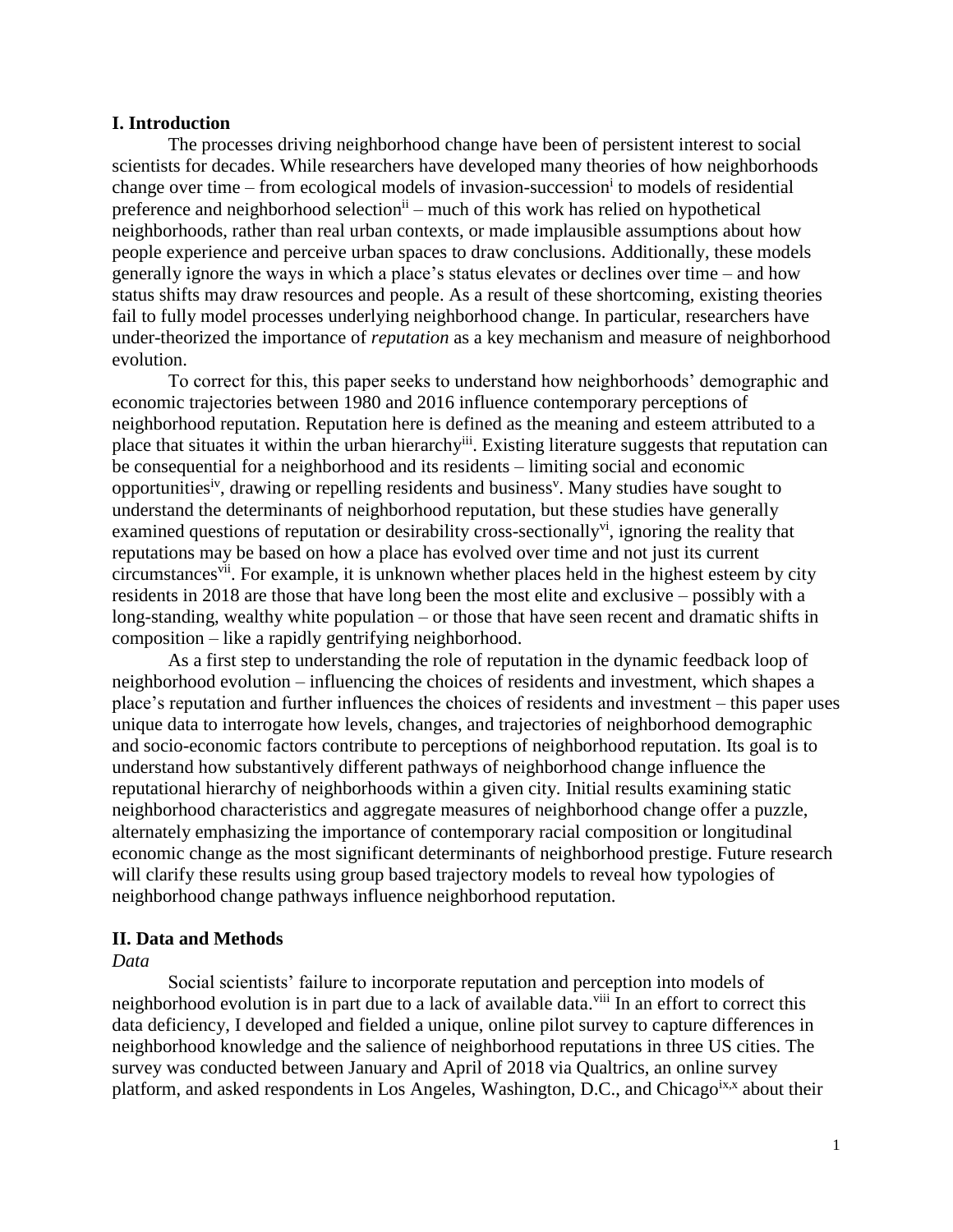knowledge of and experience with neighborhoods in their city of residence. Qualtrics was also contracted to recruit survey participants from a pool of existing online research panel participants, using city-specific quotas that were proportionally representative of each city's population by race/ethnic category and gender parity.<sup>xi</sup> In total, the survey collected 1566 responses (Los Angeles N = 614; Chicago N = 533; D.C. N = 410).

For each city, respondents used interactive maps<sup>xii</sup> to indicate their neighborhood of residence and other city neighborhoods with which they were familiar. In total, respondents could select from 83 neighborhoods in Los Angeles, 83 neighborhoods in Chicago, and 72 neighborhoods in Washington, D.C. After selecting neighborhoods on the maps, respondents were surveyed about their knowledge of those neighborhoods, including how they would assess the neighborhoods' reputations. Specifically, respondents were asked, "How would you assess the reputation of [NEIGHBORHOOD X]?" Answers could range from 1 (very undesirable) to 4 (very desirable). Pooling responses by neighborhood for both residents and non-residents, I use this data to develop an average measure of perceived neighborhood reputation for each neighborhood in my data set across the three cities (N=238). Finally, to explore the neighborhood dynamics underlying reputation assessments, I merge this data with longitudinal demographic and socio-economic census data from 1980 to 2016<sup>xiii</sup>, weighted to conform to neighborhood boundaries as defined in the interactive survey maps. *Methods*

Using this data, I first estimate multivariate regressions to explore the relationship between neighborhood reputations and levels and aggregate changes in neighborhood characteristics. The first (1) model examines the relationship between reputations and neighborhood demographics in 2016. This model asks, "How do current neighborhood conditions relate to perceptions of neighborhood reputation?" The second (2) model is motivated by the understanding that neighborhood reputation may not reflect current neighborhood conditions but rather changes in the neighborhood over time. It uses variables capturing the aggregate percent change in a characteristic between 1980 and 2016 to ask, "How do changes in neighborhood conditions over time relate to current perceptions of neighborhood reputation?" A third (3) model combines these two previous models, to try to understand how current neighborhood conditions and changes in those conditions over time influence perceptions of neighborhood reputations. As discussed below, future research will build on the findings of these models to develop trajectory typologies of neighborhoods and will ultimately assess how disparate pathways of neighborhood evolution – not just aggregate measures of change – influence perceptions of neighborhood reputation.

## **III. Preliminary Results**

Results from these initial models (see Table 1) suggest two divergent stories about the determinants of neighborhood reputations. The first (model 1), tells a story about the relevance of neighborhood racial composition, suggesting that current racial demographics are the most substantive determinants of neighborhood reputation, while economic factors appear to have no effect on reputation. From this static model of composition's effect on reputation, I find that neighborhoods with higher proportions of white residents are more desirable, such that a standard deviation increase in percent white (26 percent) corresponds to a third of a point increase in the reputation of a neighborhood – a significant increase given that reputation here is measured on a four-point scale. Surprisingly, I find a smaller but positive effect for percent black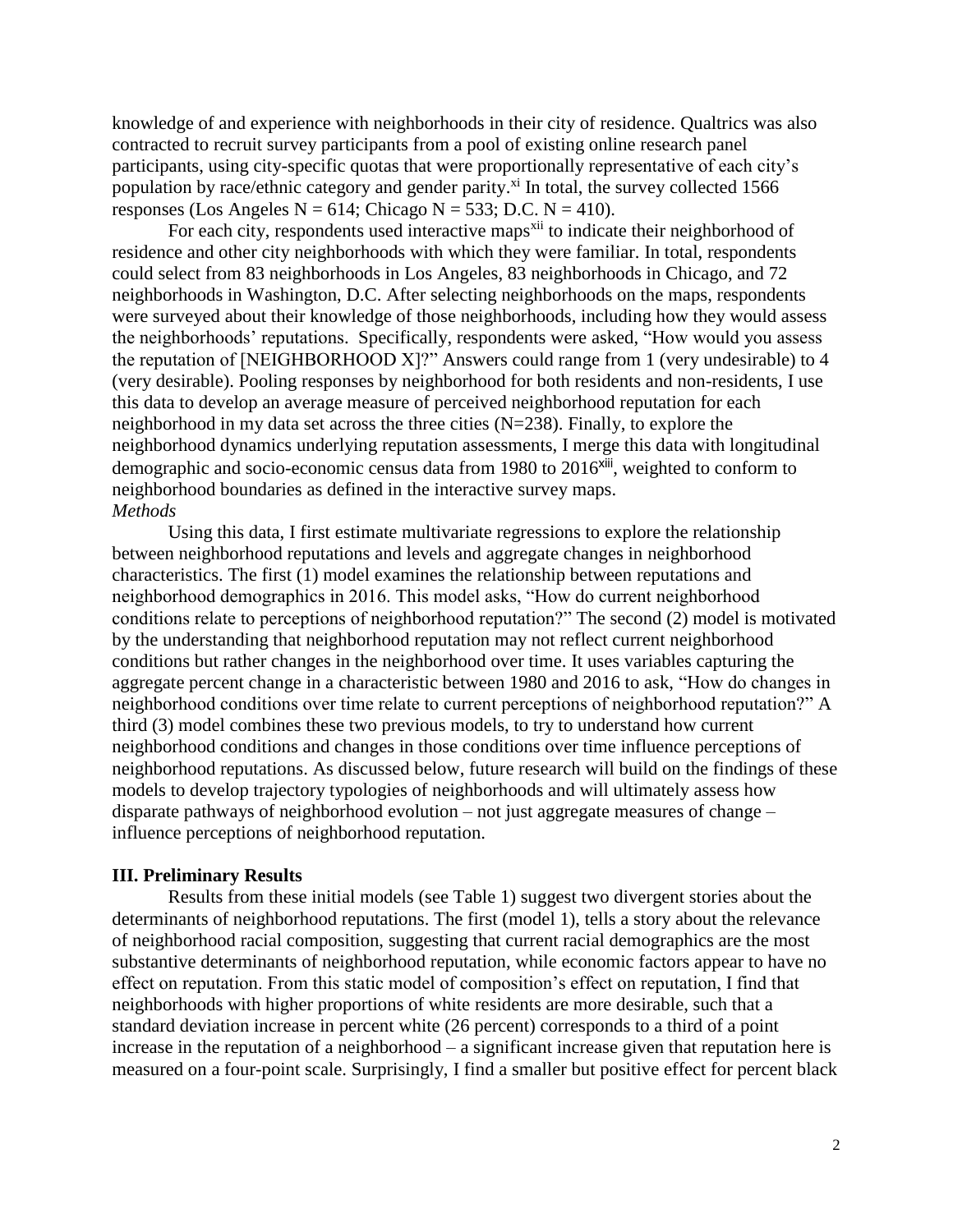as well, such that a standard deviation increase in percent black (34 percent) corresponds with a tenth of a point increase in neighborhood reputation. $x<sub>iv</sub>$ 

In contrast, model  $2 -$  examining the relationship of change in neighborhood characteristics and neighborhood perception – emphasizes the relevance of changes in economic composition as a driver of neighborhood reputation. This model suggests that increases in neighborhood household income between 1980 and 2016 most strongly predicts neighborhood desirability<sup>xv</sup>. A one-thousand-dollar increase in median household income corresponds with a nearly two-third point increase in neighborhood reputation. Meanwhile, changes in neighborhood racial composition over time do not appear to be major factors in determining neighborhood reputation. This finding contradicts the suggestion in the previous model that racial composition is the critical dimension to understanding neighborhood desirability.

A third model, that combines both 2016 levels and aggregate changes between 1980 and 2016, suggests that the truth lies somewhere in the middle. While the most strongly significant effects determining neighborhood reputation are driven by variables capturing levels of racial composition, I continue to find marginal significance for the effect of change in median household income over time.

|                                                                  | Model 1    | Model 2    | Model 3            |
|------------------------------------------------------------------|------------|------------|--------------------|
| $2016$ Levels                                                    |            |            |                    |
| % White                                                          | $.0108***$ |            | .0097***           |
| % Black                                                          | $.0034***$ |            | $.0034***$         |
| % Asian                                                          | .0078**    |            | $.0073*$           |
| % Homeowners                                                     | .0007      |            | 0.0021             |
| Median Home Value (Thousands)                                    | $.0003*$   |            | $.0004*$           |
| Median Rent (Thousands)                                          | $-1871$    |            | $-0.1528$          |
| Household Income (Thousands)                                     | $.0030*$   |            | 0.0013             |
| Population (Thousands)                                           | $-.0008$   |            | $-0.0006$          |
| 1980 - 2016 Change                                               |            |            |                    |
| $\Delta$ % White                                                 |            | $-.0067$   | 0.0051             |
| $\Delta$ % Black                                                 |            | .0000      | .0000              |
| $\Delta\%$ Asian                                                 |            | .0004      | .0027              |
| $\Delta$ % Homeowners                                            |            | $-.0011$   | $-.0035$           |
| $\Delta$ Median Home Value (Thousands)                           |            | .0082      | $-.0088$           |
| $\Delta$ Median Rent (Thousands)                                 |            |            | $-.0989$           |
|                                                                  |            | .4615***   |                    |
| $\Delta$ Household Income (Thousands)                            |            | $.6181***$ | $.1446^{\ddagger}$ |
| $\Delta$ Population (Thousands)                                  |            | $-.0018$   | .0282              |
|                                                                  |            |            |                    |
| $R^2$                                                            | .567       | .303       | .581               |
| F<br>$\bigcap_{i=1}^n$ $\bigcup_{i=1}^n$<br>$0.1$ shakes<br>0.01 | 37.57***   | $12.43***$ | $19.12***$         |

Table 1. Neighborhood Characteristics and Average Neighborhood Reputation

 $\ddagger$  = p<.10, \* = p<.05, \*\*=p<.01, \*\*\* = p<.001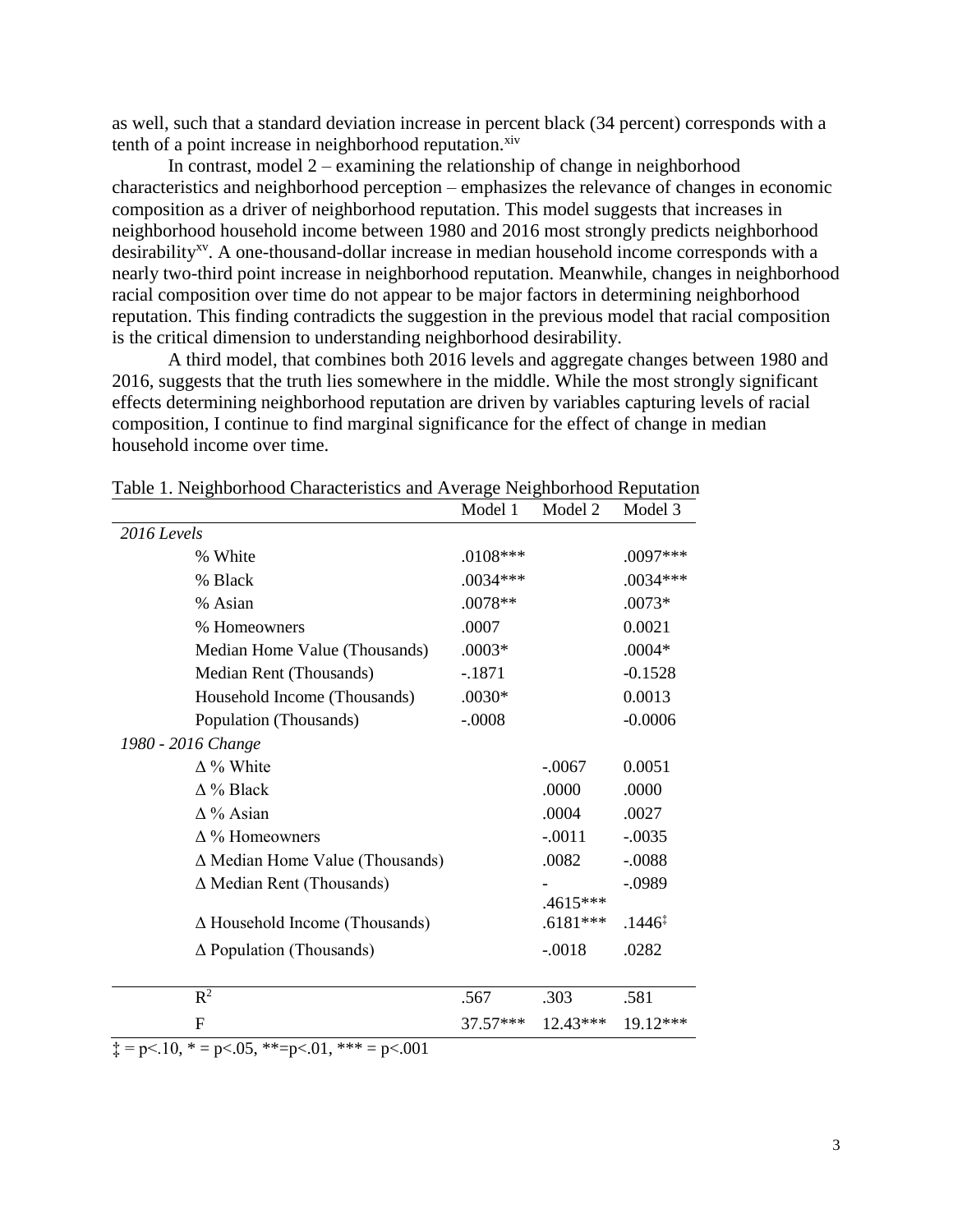## **IV. Analytical Plan**

The contradictory nature of my initial findings may in part be explained away by models that better capture how neighborhoods have changed over time. Thus, as a next step to elucidate the role of neighborhood demographic and economic characteristics – past and present – in determining contemporary perceptions of neighborhood reputation, I plan to use group based trajectory models to capture not only that neighborhoods changed but the different pathways through which such change occurred. For example, the present, crude measures of change over time likely obscure important differences in change processes, capturing only differences in the beginning and end points of a variable. With these measures, a neighborhood that went from 5% to 50% white between 1980 and 2016 but saw all that change in the last decade appears in the above models as identical to a neighborhood that saw the same aggregate, but slower, linear change over time. Theoretically, there are many reasons to believe that these neighborhoods are substantively different from one another in ways that may affect their reputation. Using trajectory models will allow me to develop a typology of neighborhood change pathways between 1980 and 2016, and to ultimately gain greater clarity around how substantively different pathways of neighborhood change influence the reputational hierarchy of neighborhoods.

.

 $\overline{a}$ 

vii For a notable exception, see Logan and Collver 1983

<sup>x</sup> Qualtrics leveraged IP locations of potential respondents to target recruitment to only those respondents living in each city. Additionally, the survey used three-step verification of a respondent's neighborhood of residence as a quality control measure to verify that respondents were actual city residents. Respondents were first required to answer the question, "Are you a resident of X city." Any negative response resulted in the termination of the survey. Respondents were then required to self-report the name of the neighborhood in which they lived in the city. Nonsensical responses and responses indicating residence in a suburb of the city were replaced following the initial data collection. Finally, respondents were required to select their neighborhood of residence on the map. Responses where the named neighborhood was not within a 30-minute drive (per Google Maps) of the centroid of the neighborhood selected on the survey map were also replaced in a second round of data collection.

xi Qualtrics was also contracted to recruit survey participants from a pool of existing online research panel participants, using city-specific quotas that were proportionally representative of each city's population by race/ethnic category and gender parity.

<sup>xii</sup> Maps for each city were developed to highlight neighborhood names and the spatial arrangement of neighborhoods within the city. Though neighborhood boundaries and names are understood by researchers to be subjective, it was important for consistency and ease of implementation to use pre-determined neighborhood names and boundaries in this research. Boundaries and neighborhood names were identified by comparing city-developed GIS shape files, other reputable place-mapping projects, and lists on place-based amenity websites like Zillow, OpenTable and AirBnB. In total, respondents could select from 83 neighborhoods in Los Angeles, 83 neighborhoods in Chicago, and 72 neighborhoods in Washington, D.C.

xiii Census data is from the Longitudinal Tract Database and the 2011-2016 American Communities Survey. LTDB data available here:<http://www.s4.brown.edu/us2010/Researcher/Bridging.htm>

<sup>i</sup> Duncan and Duncan 1957; McKenzie 1924; Burgess 1925; Hoover and Vernon 1959

ii Krysan 2002; Charles 2003; Schelling 1971; Bruch and Mare 2006

iii This definition of reputation follows the work of Hortulanus 1995, as cited in Permentier, Van Ham, and Bolt 2008

iv Galster 2007, Wilson 1996

<sup>v</sup> Wacquant 1993

vi For a full discussion of the literature on factors contributing to neighborhood reputation, see Permentier, Van Ham, and Bolt 2008

<sup>&</sup>lt;sup>viii</sup> For examples of relevant studies that incorporate neighborhood reputation into their research, see Semyonov and Kraus 1982; Logan and Collver 1983; Permentier et al 2011; Permentier 2012; Permentier et al 2008

ix The cities were selected because of their geographic diversity, relevance to urban research, and for the anticipated pervasiveness of neighborhood names in each city.